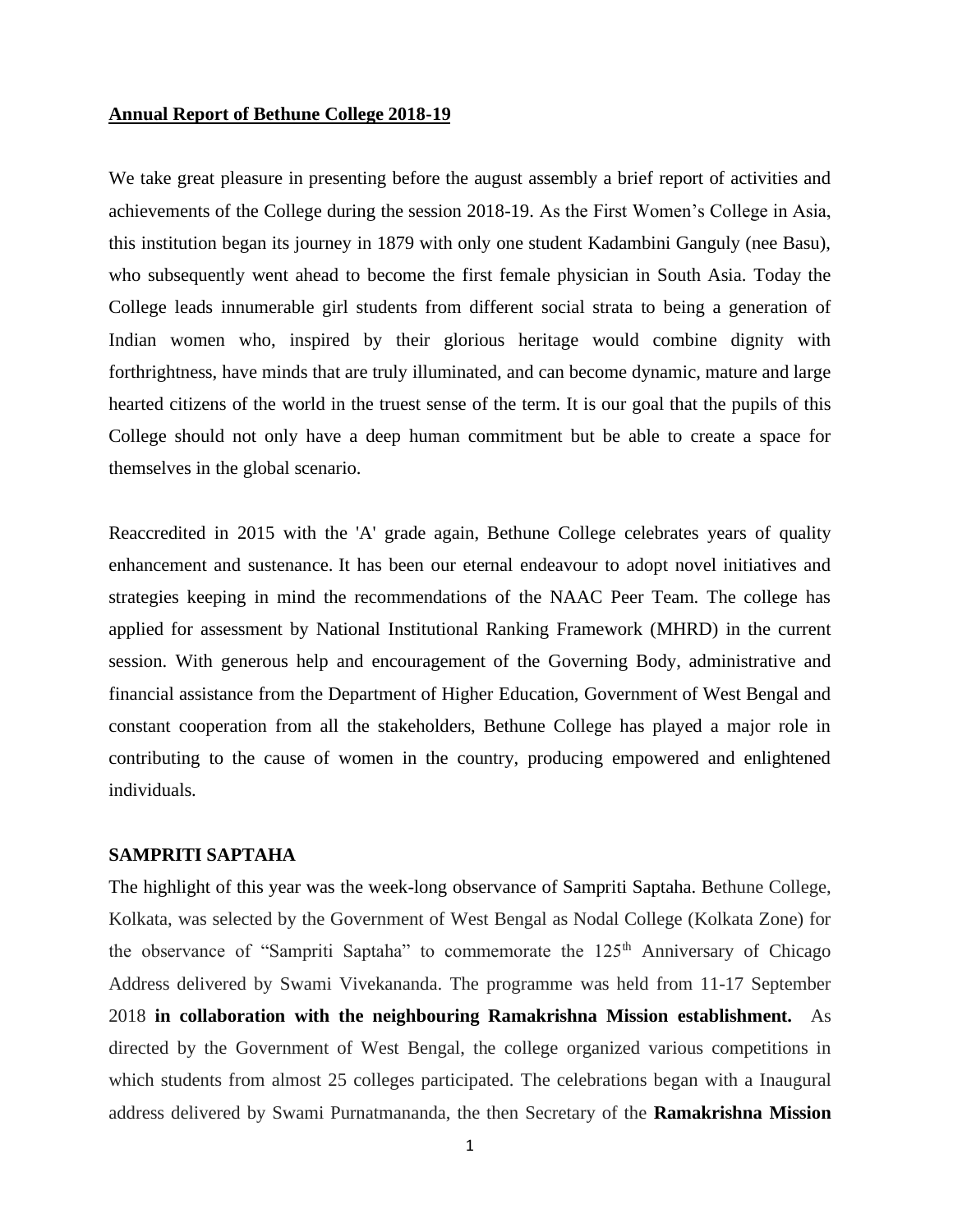**Swami Vivekananda's Ancestral House and Cultural Centre.** The Valedictory address was delivered by the Honourable Minister of State for Women and Child Welfare and Social Welfare, Dr. Shashi Panja. The programme was a grand success and the college gratefully acknowledges the financial support received from the Government of West Bengal for the same. Bethune College has always maintained a balance between tradition and modernity providing to its students the best of both the worlds. We are happy to mention that a programme like Sampriti Saptaha reminded our students of our rich cultural past and its relevance in the present times.

## **STUDENTS**

Our efforts in offering quality education is perhaps most visible in the continued academic excellence exhibited by our most important stakeholders, i.e., our students. For the session 2018-19, our student strength combining the undergraduate and postgraduate streams is close to 1500. In keeping with the norms advocated by the Government of West Bengal, online verification of forms with the candidates not required to be physically present in the college campus. The college maintains reservation of seats according to Government norms. The college admission committee makes every effort to fill up vacant seats in some subjects to the maximum possible extent in a most transparent manner. No cash is collected at college during admission. Admission Fee was collected online through State Bank of India.

As directed by the University of Calcutta, from the session 2018-19, the college introduced the Semester-wise Choice Based Credit System (CBCS) at the undergraduate and postgraduate level.

Bethune College is proud of its students who excel in every sphere. The college encourages the students to participate in co-curricular as well as extra-curricular activities in order to provide holistic education. The college has 16 undergraduate departments and offers postgraduate studies in 6 departments.

**UG Results**: The students of this college have performed commendably in the University Examinations. The results of the 7 undergraduate Arts departments of the college offering honours course during the session 2018-19 was consistently good with as many as **24 students**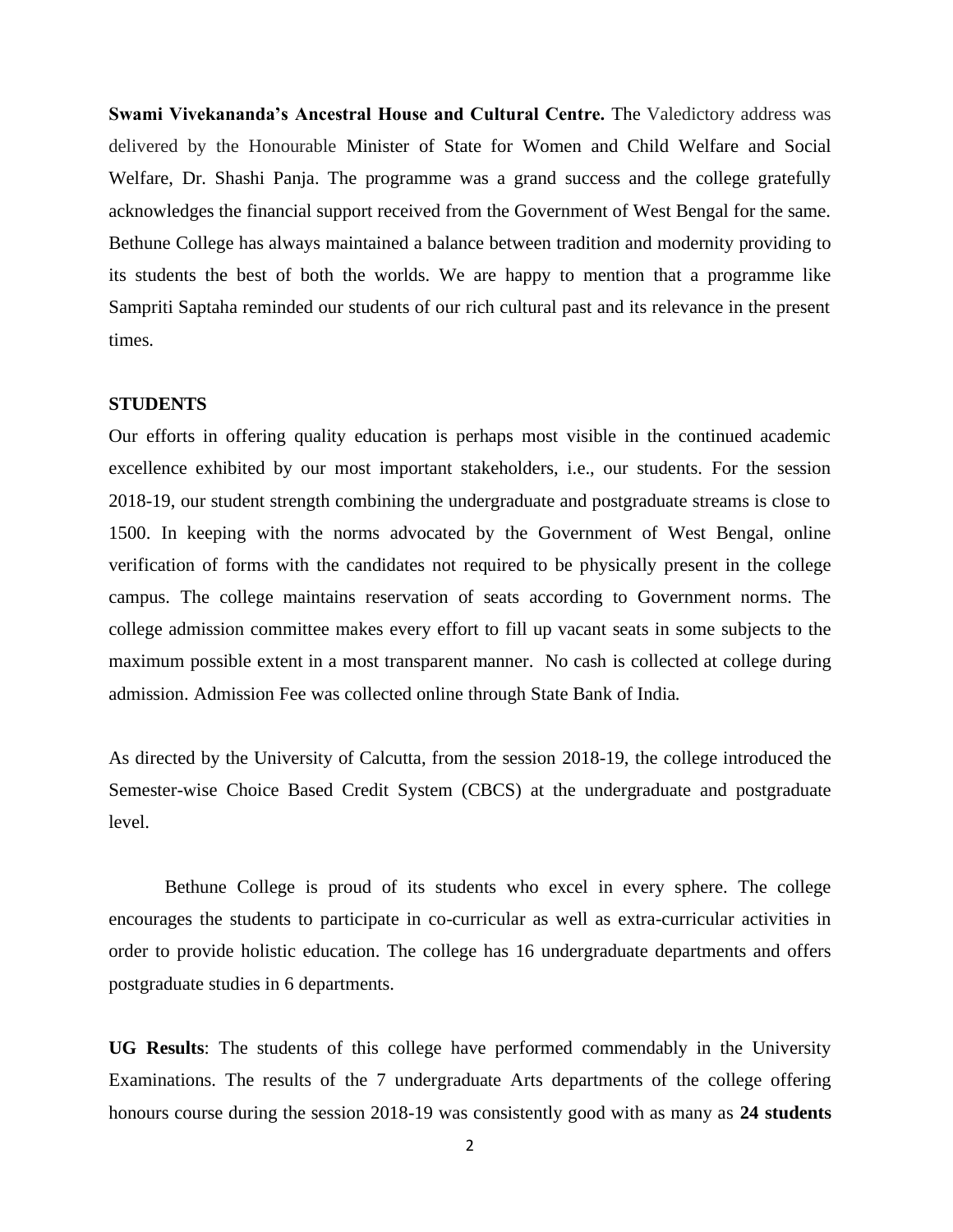**obtaining first class in B.A. Part III Honours examination. In the 8 undergraduate science departments, 102 students were placed in the first class** in the B.Sc. Part III Honours examination. We take special pleasure in mentioning that **thirty four** of our students have secured **ranks at the university level in the B.A. / B. Sc Honours Final Examination 2018**. Special mention must be made of the students from **Computer Science** who secured four ranks, namely, **First**, **Fourth**, **Sixth** and **Seventh**. Also praiseworthy are students of the **English**  department who have secured the **First**, **Third** and **Seventh** ranks. A student from the Statistics department stood **First** and one from the Physics department ranked **2 nd** in the university examination.

It is a matter of great joy for us that thirteen students from the Physics and Chemistry departments have won the **Inspire Scholarship** and five students have secured the prestigious **JBNSTS scholarship** and *Bigyani Kanya Medhabritti* in 2018. Two students of the Physics department have been awarded Saha Institute of Nuclear Physics Undergraduate Associateship in 2018.

Like our UG students, postgraduate students have also excelled in their academic performance with as many **77 securing first class marks** in the Final Semester. We are proud to mention here that many of our students have successfully cleared competitive examinations like **NET, JAM, GATE, JRF CSIR NET, JRF IIT-ISM Entrance test** and a good number of them are pursuing PhD at prestigious institutes in India and abroad. Many of them have joined prestigious educational institutions, IITs and corporate offices in various capacities.

## **Academic Activities of Students:**

The Institution takes several steps to nurture critical thought, creativity and scientific approach among the students. The students of all departments are encouraged to participate in various academic activities to facilitate learning beyond textbooks. Two students of Chemistry have secured the first position in the category of **Scientific Model** at the event "Cultvision 2018", organised by Research Scholars Association at Indian Association for the Cultivation of Science , Jadavpur on 24<sup>th</sup>March, 2018. Garima Rajguru a student of the Physics department was ranked first in **Poster Competition** in a Conference named "Precision-2018 Presidency Physics Summit" organized by Presidency University. Sayani Pal from the Physics department has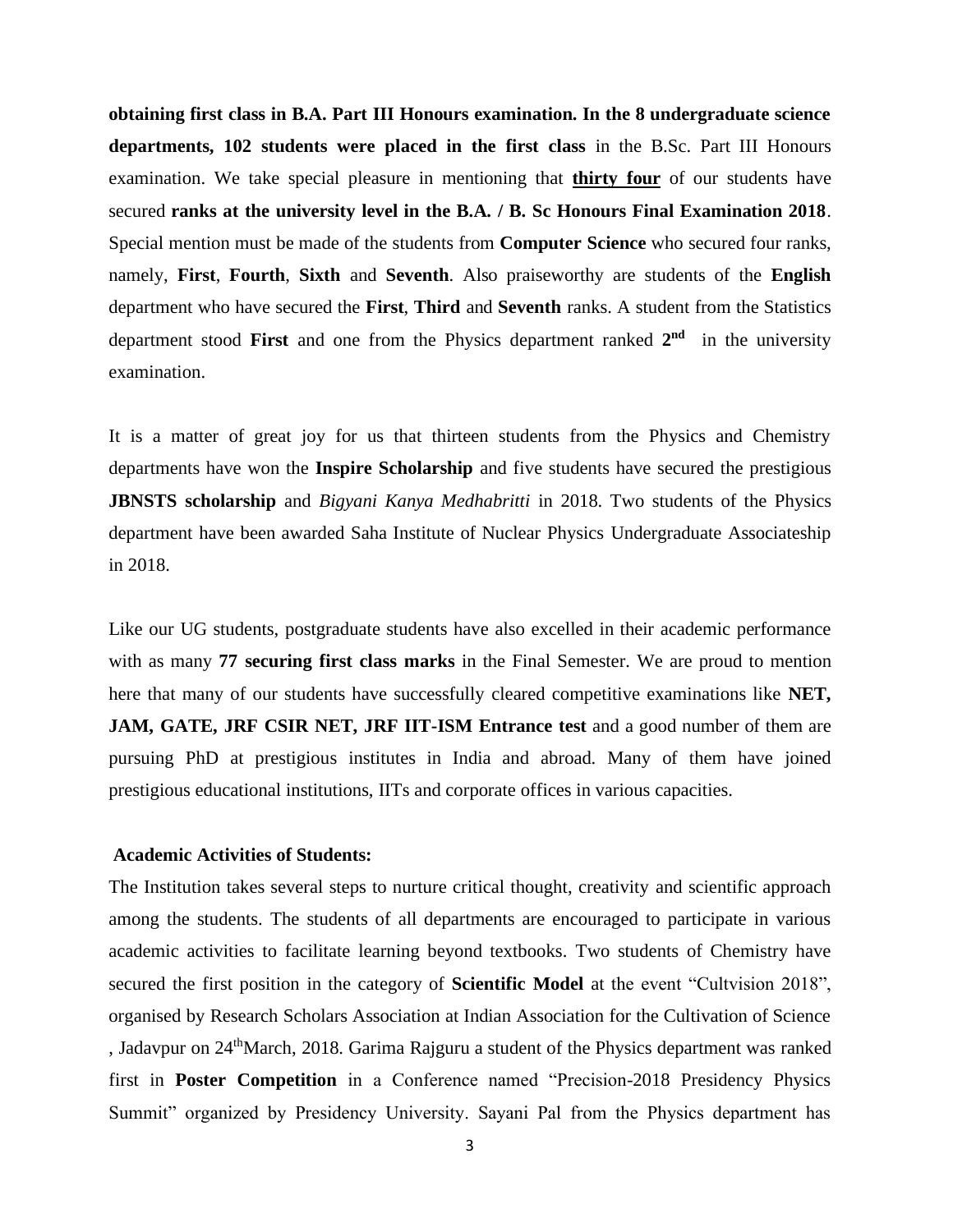participated in an **International Conference** on "XXII conference on Liquid Crystals" organized by Jastrzebia Gora, Poland during  $17<sup>th</sup>$  to  $21<sup>st</sup>$  September, 2018 and presented poster entitled "Measurement of optical birefringence using a high resolution Temperature scanning technique". Swarnali Sarkar of Chemistry Dept participated in an International Seminar on Chemistry in Modern Day Cancer Research CMCR 2019 organised by Dept of Chemistry, St Xavier's College.

Our students have also participated in **Astronomy Camp** and **Training on Sky Observation** organized by JBNSTS and Sky Watchers' Association Kolkata in March, 2018. Our students have attended various workshops on '**Artificial Intelligence'** and '**Robotics**'organised by Vidyavilla Foundation on  $24<sup>th</sup>$  &  $25<sup>th</sup>$  March, 2018. Some students of Chemistry have participated in a Workshop on '**Scintillation**' at Calcutta University on 16-17<sup>th</sup>March, 2018. UG and PG students of the English department attended a **workshop on American Literature** at the American Library, Kolkata.

A team of four students from the **Economics** department won the second prize in Exposition, a **paper presentation** event at Confluence XIII, 2018, organised by the Department of Economics, St. Xavier's College, Kolkata. A third year student of Economics, Medha Chakraborty was selected as a **participant in the Simulation of IMF Committee** as the representative of Vietnam at Policy Forum model, United Nations, at Presidency University. PG students of Botany also presented **a poster in the National Symposium** on "Facets of chemistry in materials and biology", 16th- 17th February, 2018 at St. Xavier's College, Kolkata.

Third year students of Sanskrit went to Ramakrishna Mission Institute of Culture for A 7-day **Preliminary workshop on Functional Sanskrit**, held from 28<sup>th</sup> August to 5<sup>th</sup> September, 2018. Students of the **Hindi** department presented papers at a students' seminar organised to celebrate **Premchand Jayanti** on 31<sup>st</sup> July 2018.

## **Co Curricular Activities:**

The college duly encourages, informs, motivates and helps students to participate in various events and competitions outside college and contribute to social causes. 113 students from our college have participated in '**Swapnabhor', an interactive session with the chief minister** on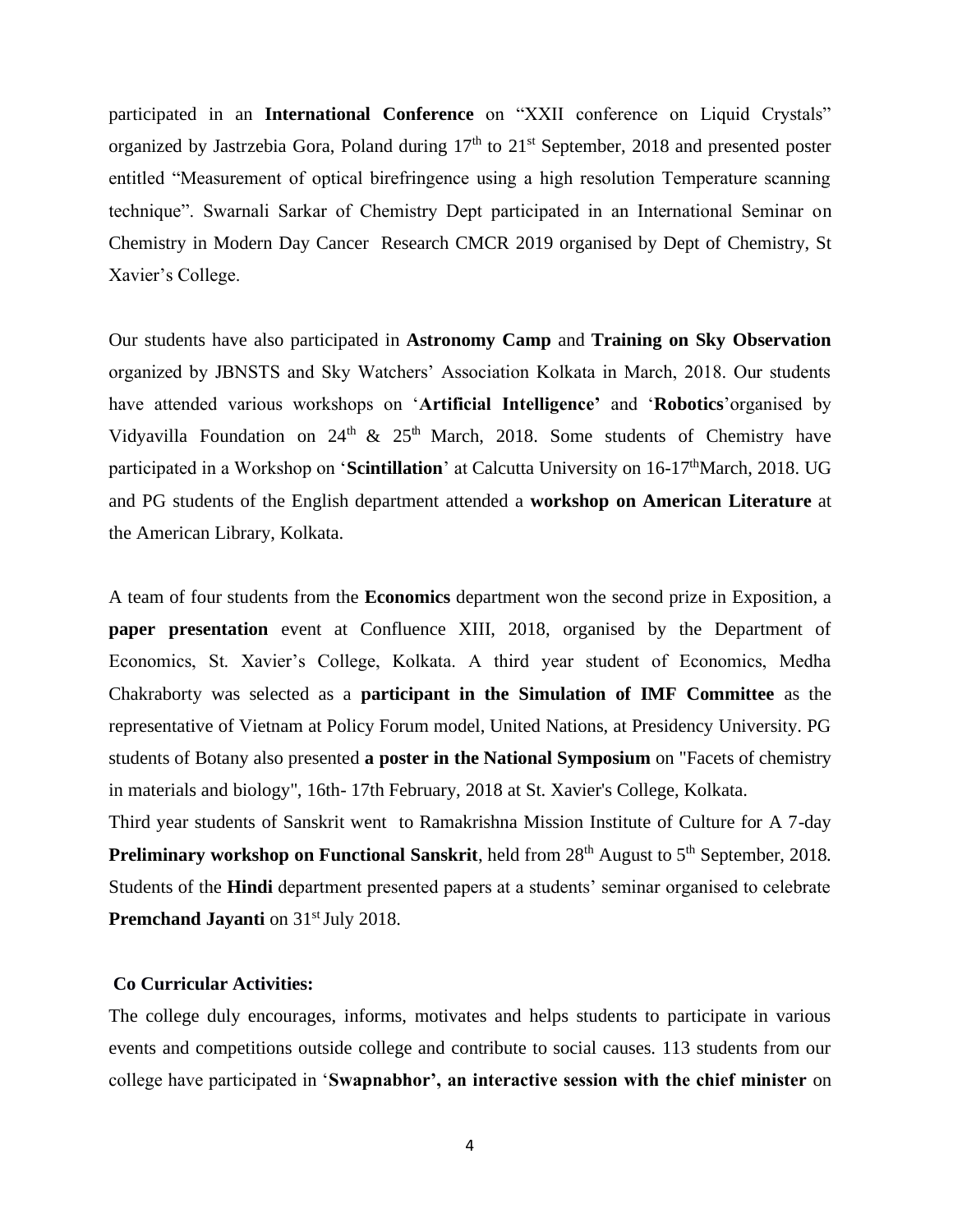3<sup>rd</sup> August 2018. As part of the institutional social responsibility, students collected funds for the **flood victims in Kerala**, sent to the Chief Minister's Distress Relief Fund.

In the field of students' achievements, we are glad that Swarnali Sarkar of Chemistry has won the prestigious **Damodarshree National award for Academic Excellence 2018** in an All India Essay Competition on the topic' Technolohgy and Human Mind' organised by The Saraswat Khatri Pathshala Society and S.S. Khanna Girls' Degree College, Allahabad. Shuvaswapna Mukhopadhyay, a student of the Hindi department has won the highest award ('Shikhar Samman') in the **Annual Hindi Literary Fest** (Hindi Mela), 2018 in the field of Poem Recitation. Ritobrata De of Chemistry department stood first in the **All India Essay Writing Competition 2018** organised by Shri Ram Chandra Mission on 04.02.18 on the topic 'The Greatest Enemy of Knowledge is not Ignorance but the Illusion of Knowledge'. Ahendrila Goswami from the English department stood first in inter-college essay writing competition (English) called 'Agami Nirman' conducted by the Ramakrishna Mission. Besides, eighteen students were selected from the state level in the **All India Essay Writing Competition 2018** organised by United Nations.

Seven students participated in a Letter Writing Competition, 'Dhai Akhsar: A Letter to the Motherland'. Trisrota Datta of English made it to the Final Four poetry performers, in **Apeejay Kolkata Literary Festival.** She is also one of the coordinators of the Apeejay Kolkata Literary Festival, 2018. A team of students from the Physics department were ranked third in Inter college **quiz competitionSciPhy 2018** at RKM Residential College, Narendrapur. Seven students participated in **Short Story Competition** to commemorate the birth anniversary of Narayan Gangopadhyay. 56 students have participated in '**A Systemic Voter's Education and Electoral Participation Programme'** on 1<sup>st</sup> October, 2018. Students of the department of Computer Science have brought out the inaugural edition of their wall magazine '**Tech-tonic'**.

### **Extra Curricular Activities of the Students**

Our students have made us proud by their extra-curricular achievements. Students of various departments have to their credit prizes in inter-college competitions in Music, Creative Writing, Drama, Debate, Dance, Quiz, Recitation, Rabindrasangeet, Spot Acting and Fashion Show. By the invitation of 'Surer Dhara', an institute of Rejwana Vanya Chowdhuri at Dhaka, Arkapriya Chakraborty a student of Sanskrit Honours has performed in an **International musical**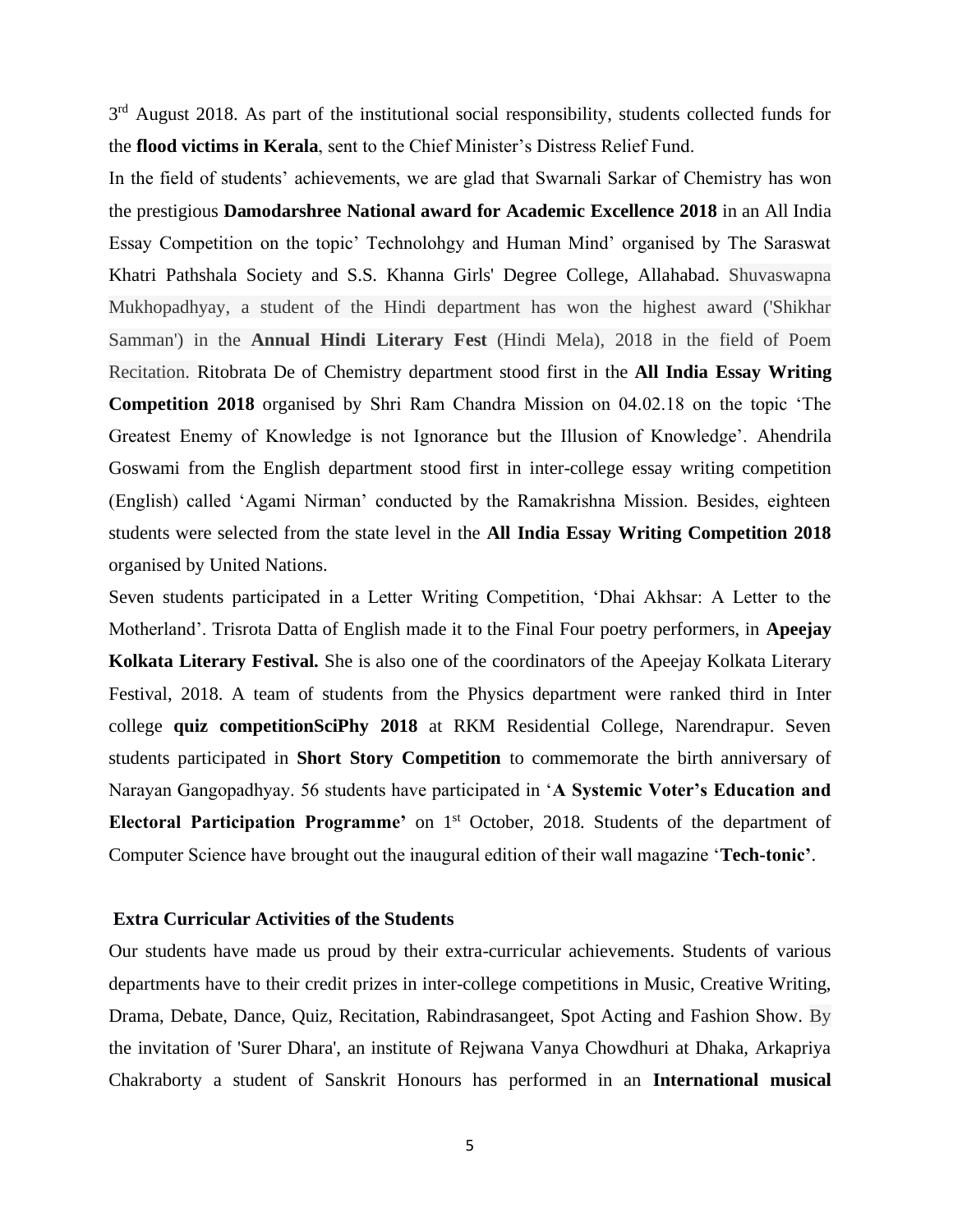**programme** on behalf of the organisation named 'Jalpaiguri Imon'. Poushali Bhowmick of English won Second Prize in Eastern Vocals Competition at Nehru Children's Museum.

Subarna Mustari a student of Political Science got the **Best Speaker Award** at ECOLORE 2018: Words above swords, organised by Loreto College. She also secured the first position in '**Once Upon a Time Storytelling'**in "Ground Zero' organised by Rotaract Club, 2018. Sayantani Adhikary, a student of the English department is a photographer and her start-up **Photo\_Scene\_Thesis** dealing with photography, content creation, event management, corporate branding and advertisement was also featured by the *New Indian Express*.

Our students have also made us proud with their achievements in the field of **Sports**. Especially worth mentioning is **Priyadarshini Das** of Philosophy Department, **a national table tennis**  player with world ranking 331 and aspiring to represent India at the international level. **As per rankings of Table Tennis Federation of India**, she has been ranked **sixth among young women table tennis players of India.** She has been consistently winning championships at the state, zonal and national level and has won a Gold Medal and two silver medals at the national level.

# **NSS**

- The importance of community service is impressed upon our students as it is our mission to impart holistic education, creating women who can contribute to the well-being of society. The NSS wing of the college involves the students in varied social activities.
- NSS orientation programme was organized by the NSS unit of Bethune College for the first year students. Campus cleaning activity was organized by the NSS Unit on 27.09.2018.
- NSS volunteers also participated in a dengue awareness programme on 28.09.2018. Dr. Sumi Mukhopadhyay, Research Scientist, Department of Laboratory Medicine, Calcutta School of Tropical Medicine spoke on "Dengue and Chikungunya and its vector in Rural and Urban surroundings".
- **"A Public awareness programme on women's health"** was organized by the NSS Unit Bethune College in collaboration with **the Bengal Obstetric and Gynecological Society, Kolkata on 01.10.2018** in which **Dr. Abinash Chandra Ray, eminent Gynecologist and social activist in Kolkata spoke about women's health.** Other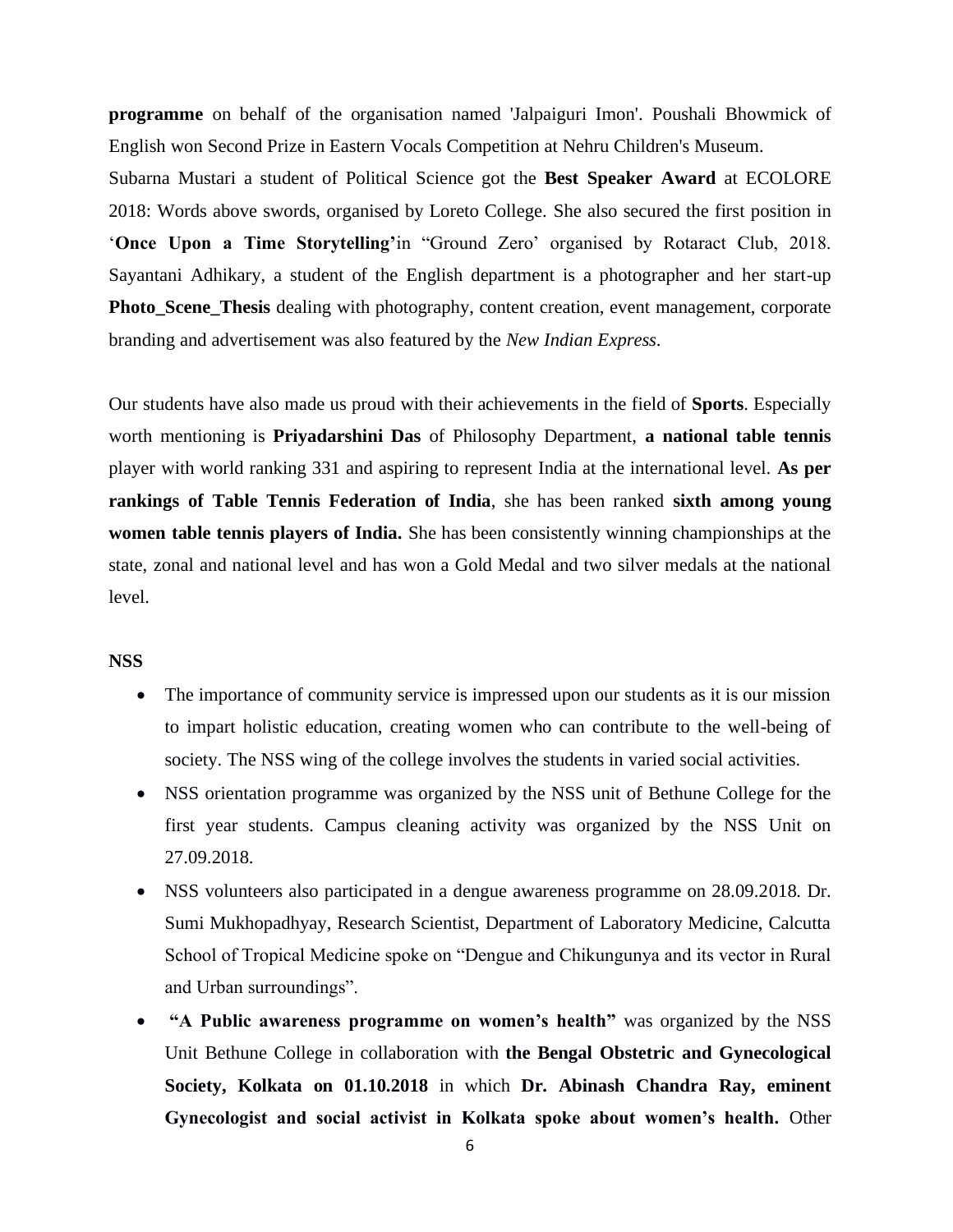eminent Gynecologists Dr. Saktirupa Chakraborty, Dr. Nirmola Pipara, Dr. Bulbul Roychowdhury, Dr. Suranjan Chakraborty also delivered lectures on the same topic. Teaching and non-teaching staffs and students participated in the programme. The doctors answered different gynecological questions raised by teachers and students of this institute.

• NSS volunteers participated in garden maintenance on 20.12.2018 in Bethune College Campus. NSS volunteers also participated in a slum visit programme on 20.12.2018 at Goabagan slum area, Kolkata.

## **STUDENT SUPPORT**

The college is actively promoting the outstanding schemes of Kanyashree and Swami Vivekananda Merit cum Means Scholarship designed by the Honourable Chief Minister of West Bengal and funded by the Government of West Bengal. The total number of applications processed by the college during the session 2018-19 is 254. These also include applications for the Indira Gandhi Scholarship for the Single Girl Child, Minority Scholarships (SC/ST/OBC/Muslim), Nabanna scholarship and National Scholarship. We are thankful to the State Government for extending Kanyashree support to all girl students irrespective of family income. This will take women's education to a new horizon.

Financially weaker students who fulfil the criterion for free studentship set by the Government of West Bengal Higher education Department receive financial aid from the **Student-Aid Fund** run exclusively by the teachers and different **Endowment Funds**. This year, **a total of 63 students have benefitted from the Students' Aid Fund.**

We take great pleasure to inform that one of our outstanding students with severe mobility impairment has been provided with conveyance support by the Aid Fund.

Apart from motivation to perform well academically, the college also looks into the psychological well-being of the students. The teachers of the Psychology department provide **psychological counselling** to the students in times of need.

The College **Library** that has a rich collection of about 1,10,000 books and journals. These include some rare and priceless books and journals thereby making the library a veritable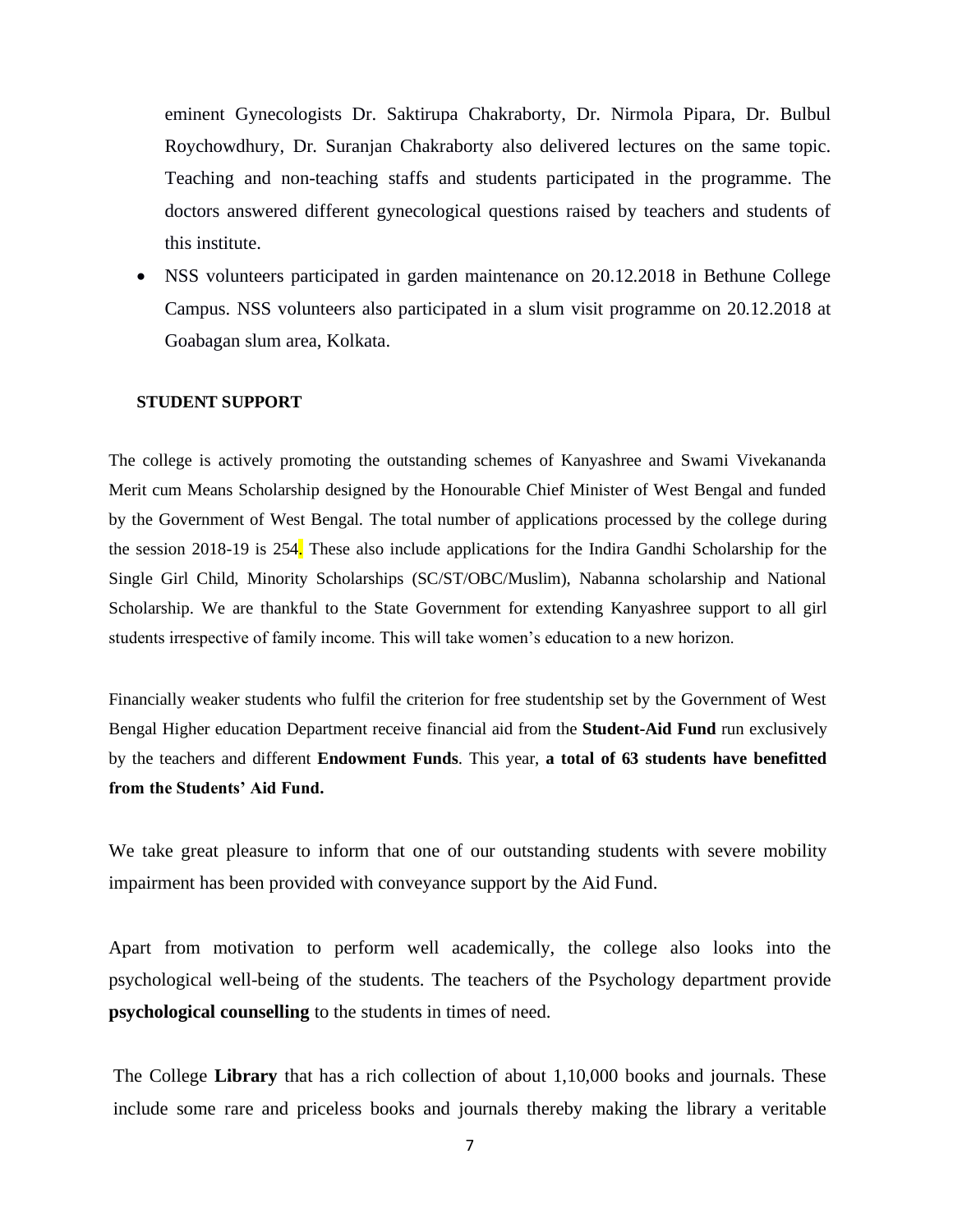learning resource for our students. In this session, the Library purchased books and journals worth Rs. 4,20,000/- and Rs. 11,05,350/- was spent for purchasing equipments for library automation. The library software has been upgraded with RUSA grant. The Library also provides access to various scholarly journals through a subscription to Inflibnet.

### **SEMINARS**

To enhance the teaching learning process, the college has encouraged all departments to organize seminars, invites lectures and workshops in various disciplines.

To acquaint the teachers with the new teaching-learning system, the college organized a CBCS workshop in May 2018 in which Prof Amitava Raychaudhuri, Emeritus Professor, Department of Physics, University of Calcutta and Dr. Debashish Biswas, Inspector of Colleges, University of Calcutta, delivered two very illuminating lectures on the modalities of the CBCS system.

We would like to mention with great pride and joy that that our alumna **Dr Aditi Sen De**, student of the 1995 batch of Mathematics department has received the prestigious **Shanti Swarup Bhatnagar Prize** for her research in Physical Sciences. The college felicitated Dr De on 21.1.2019 for her exceptional contribution to the field of science. She was also the resource person along with Dr. Rukmini De of the International Centre for Theoretical Sciences, Bangalore in a seminar organised by **Mathematics** department last week.

The **Botany** Department organized a **National Seminar** on '**Urban Diversity: Documentation and Conservation**' funded by the **West Bengal Biodiversity Board** on 6th & 7th March, 2018. Among the speakers were eminent scientists like Prof. N.D. Paria (Professor of Botany, Netaji Subhas Open University, Formerly Vice Chancellor, Vidyasagar University and Ex Professor and Head, Department of Botany, University of Calcutta), Dr. Kanad Das (Botanical Survey of India, Shibpur, Howrah) and Dr. Rajib Gogoi (Botanical Survey of India, Shibpur, Howrah). Another **Seminar on 'A journey from nothing to everything'** was organised on 7th May, 2018 where Dr. Pratip Kumar Palit ,Former Principal Scientist, CRIJAF was the speaker.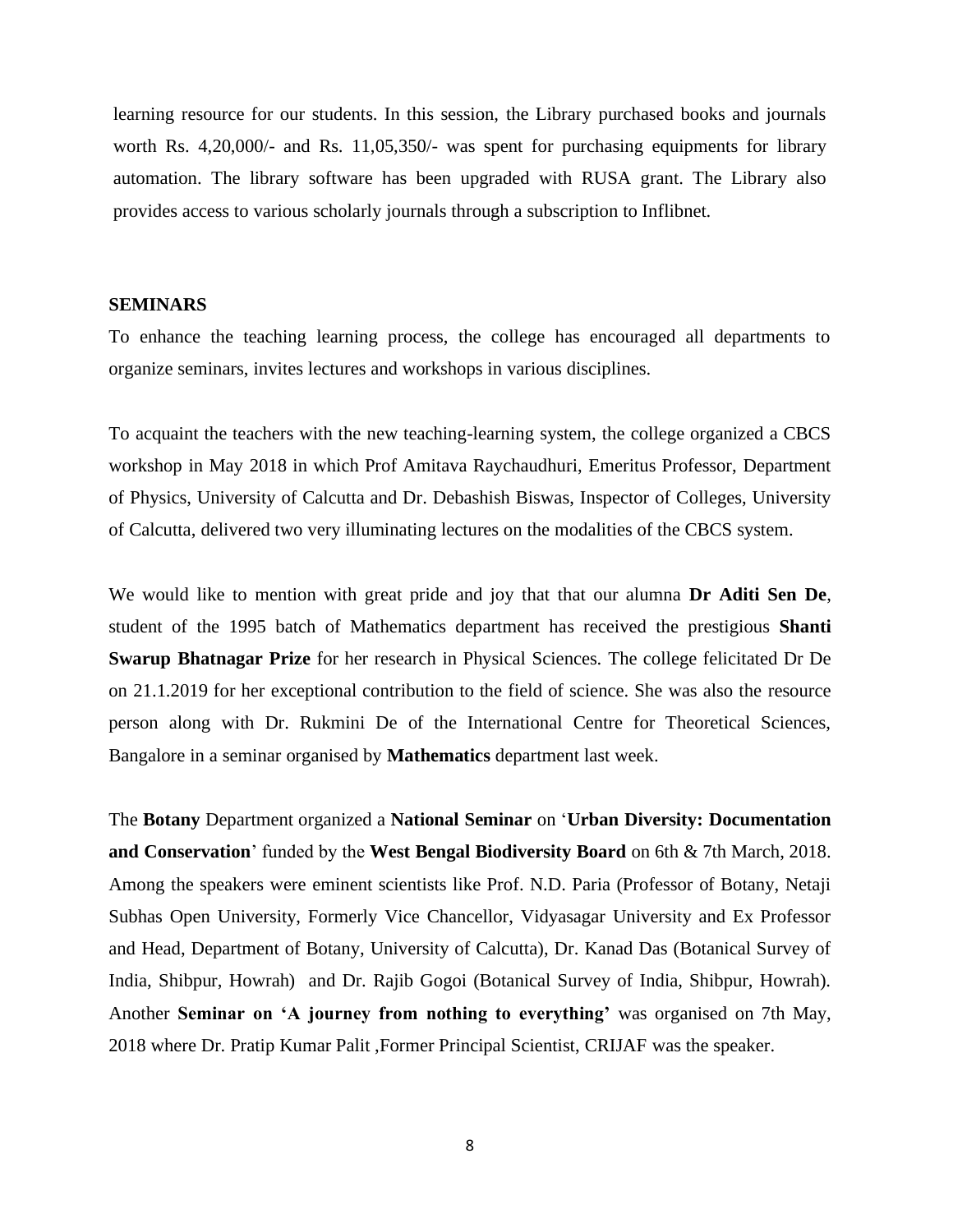**Prof. Dipesh Chakraborty** of the University of Chicago delivered an invited lecture on 'Perspectives of Indian History' in April 2018.

**The first Sanghamitra Sanyal Memorial Lecture** on "Science and Entrepreunership as a tool to ensure Global Sustainibility' was delivered by Dr. Deborshi De, CEO Smart Management Consultancy and founder Director of Vedantic Organic Research Foundation & Vedant Agrobiotech Ltd. West Bengal on 13th February, 2018.

Departments of **Computer Science and Physics** jointly organised a two-day Workshop on '**Innovative Computational Experiments for UG Teachers'** in collaboration with **UGC-DAE Consortium for Scientific Research, Kolkata Centre** with Dr.Sandeep S Ghugre, UGC DAE CSR, Kolkata as the resource person. From an endowment fund created by Dr. Annapurna Sarkar, former reader of this college, the 4<sup>th</sup> Anantakumar Sarkar and Snehalata Sarkar Memorial Seminar was organised in the **Physics** department. The speakers were Prof. Parthasarathi Majumder, Senior Professor, RKM Vivekananda Educational and Research Institute, Belur and Prof. Guruprasad Kar, Professor, Indian Statistical Institute. Like every year the Chameli Basu Memorial Lecture was delivered by Dr. Saswati Dasgupta, retired Associate Professor of Rammohan College on the topic : '**Measurement, its Beauty in Physics'**.

The department of **Economics** organised a talk on '**Career Prospects in Economics**' delivered by Sri Abhishek Hore, Assistant Professor, ITM Business School, Kolkata. **Presidency MUN 2018 Workshop** was organised in department of Political Science ,Bethune College in Nov 2018. A series of Lectures on Veda were organised by the Sanskrit department. The **Philosophy**  department organised a seminar on '*Philosophy of Immanuel Kant*' on 18.0 9.18 with Prof. Subir Ranjan Bhattacharya, Former Professor, Department of Philosophy , University of Calcutta as the resource person.

Following the usual practice of our college, **Orientation Programme** for the First years was duly held on 9<sup>th</sup> July, 2018. Professor Swagata Sen, Pro- Vice Chancellor (Academic) of Calcutta University and Inspector of Colleges Shri Debashis Biswas graced the occasion and inspired the students.

**Ethics and Value Education**: In continuation of the tradition and convention of the college we offer a certificate course in Ethics and Value Education for all round development of our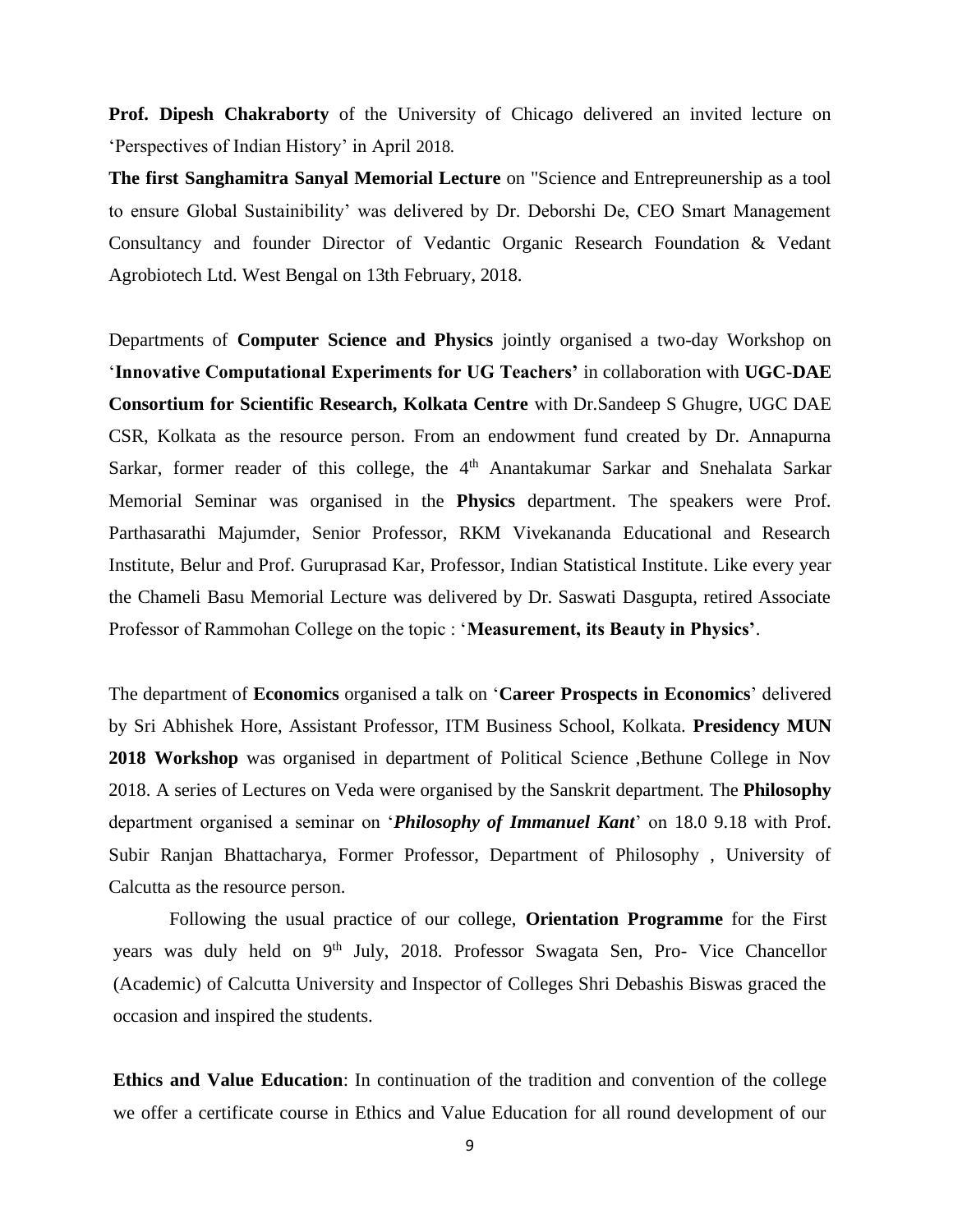students and to create awareness and commitment to moral values. During the last session, two lectures were delivered by Dr. Kumkum Chattopadhyay, Former Head, Department of Political Science, Bethune College and Hon'ble Swami Vedaswarupanandaji Maharaj of Ramakrishna Mission Institute of Culture, Golpark.

**Excursions and Academic Tours:** The teaching learning experience in the college is not confined to the four walls of the classroom. During this session, the dissemination of knowledge continued in the form of excursions and field trips organised by departments of Botany (The students participated in the excursions to Dooars, Jaldapara, Rishop, Taki and Rajarhat and a field trip to Indian Botanical Garden, Shibpur, Howrah), Zoology (Digha and Zoological Garden, Alipore), Bengali (Santiniketan and Bishnupur) and Sanskrit (Naihati).

To acquaint the students with various job prospects, the **Career Counselling Cell** of the college is constantly engaged in guiding the students towards a fruitful career and is also involved in off and on-campus recruitment of the students. In the academic session 2018-19, 11 (eleven) and 36 (thirty six) students of the UG outgoing batch have appeared for online **aptitude test of Tata Consultancy Services** for the IT and BPS categories respectively. Three students got selected by **Netscribes India Pvt. Ltd**. through a recruitment drive organised by the Career Counselling Cell. Twelve students were selected by the IDBI Federal Life Company Ltd. for a two month **internship programme**.

The cell also organized three (03) **career counselling Seminars/workshops** in this session. A seminar on 'Social Science: The Future of Rewarding Careers' was held on 29.08.2018, conducted by Catalyst Learning Services. The second was on 'Issues and Prospects in Management Studies after Graduation' on 5.12.18 conducted by Calcutta Business School. A Workshop on 'How to Succeed in Aptitude Test in Competitive Examination' was conducted by Globsyn Business School on 12.12.18

**Cultural Activities:** In keeping with the multifaceted spirit of the institution, various cultural activities were conducted throughout the year with enthusiastic participation from the students. Like every year, drill and march past by students on the **Republic Day** and **Independence Day** was conducted. Along with this, on these two days, as well as on the Fest days the different clubs in the college, like Photography Club, Art & Craft Club, and Literary Club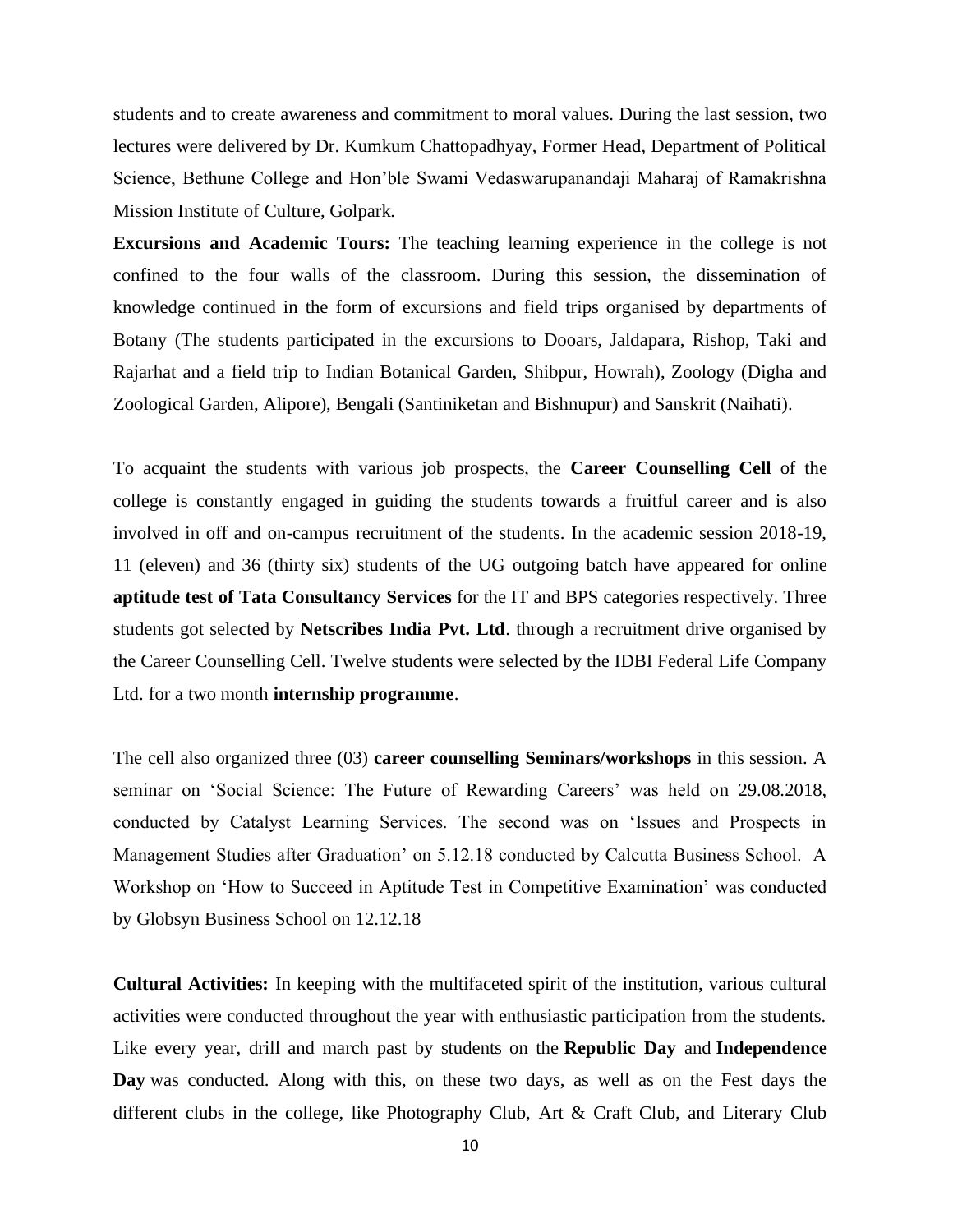exhibited their work in the college premises. In both the occasions exhibitions were also displayed by the members of Painting and Handicraft Club, Literary Club and Photography Club.

The **Annual Intra-college Competition**, organized by the Students' Activity Cell, was held in two phases in the months of September and November 2018. The competition organised in fifteen (15) categories were judged by the teachers. Students participated in great numbers in the competitions.

Fest – The Annual Fest AALAP 2018 was held on 24<sup>th</sup> December, 2018 where students from different colleges participated making it a grand success. Apart from the usual events like Eastern Vocals, Debate, Quiz, this year a new addition to Aalap was **Upcycling,** i.e. creative use of recycled and waste materials. Celebrity judges like Amrita Dutta and Chitra Sen judged the participants**.** 4 Books of **Bakchakra Publishing House** were inaugurated by the Officer in Charge and senior teachers of the college.

**Sports** – The Annual Sports was held on the  $16<sup>th</sup>$  and  $17<sup>th</sup>$  of January, 2019. Smt Sreerupa Banerjee (Chatterjee), eminent sports personality, who had represented India in Asian Games in 1974 (Athletics) at Teheran and a Former Sports Officer of Easter Railways was the Chief Guest for the occasion. Usha Das of the Philosophy department was declared individual Champion and Philosophy department was the Champion department in the Annual Sports.

#### **OTHER ACTIVITIES**

Amongst various other activities of the college, some are worth mentioning here. **The Prize Distribution Ceremony of the 2017-18** session was held on 24<sup>th</sup> February 2018. Eminent literary personality Smt Bani Basu, Prof Dhrubajyoti Chattopadhyay, Honourable Vice Chancellor, Amity University and Prof Dipak Kar, Pro Vice Chancellor (Academic Affairs), Calcutta University were the Guests of Honour.

**Bhasha Dibas:** The College organized a cultural programme to commemorate International Mother Language Day or Bhasha Dibas on 21<sup>st</sup> February 2018. Prof. Ujjal Chattopadhyay, eminent theatre personality spoke on the occasion.

**Rabindra Jayanti:** Rabindra Jayanti was duly observed by teachers and students. Eminent physicist and Tagore specialist Dr. Partha Ghose spoke on the blend of science and imagination in Tagore's poetry.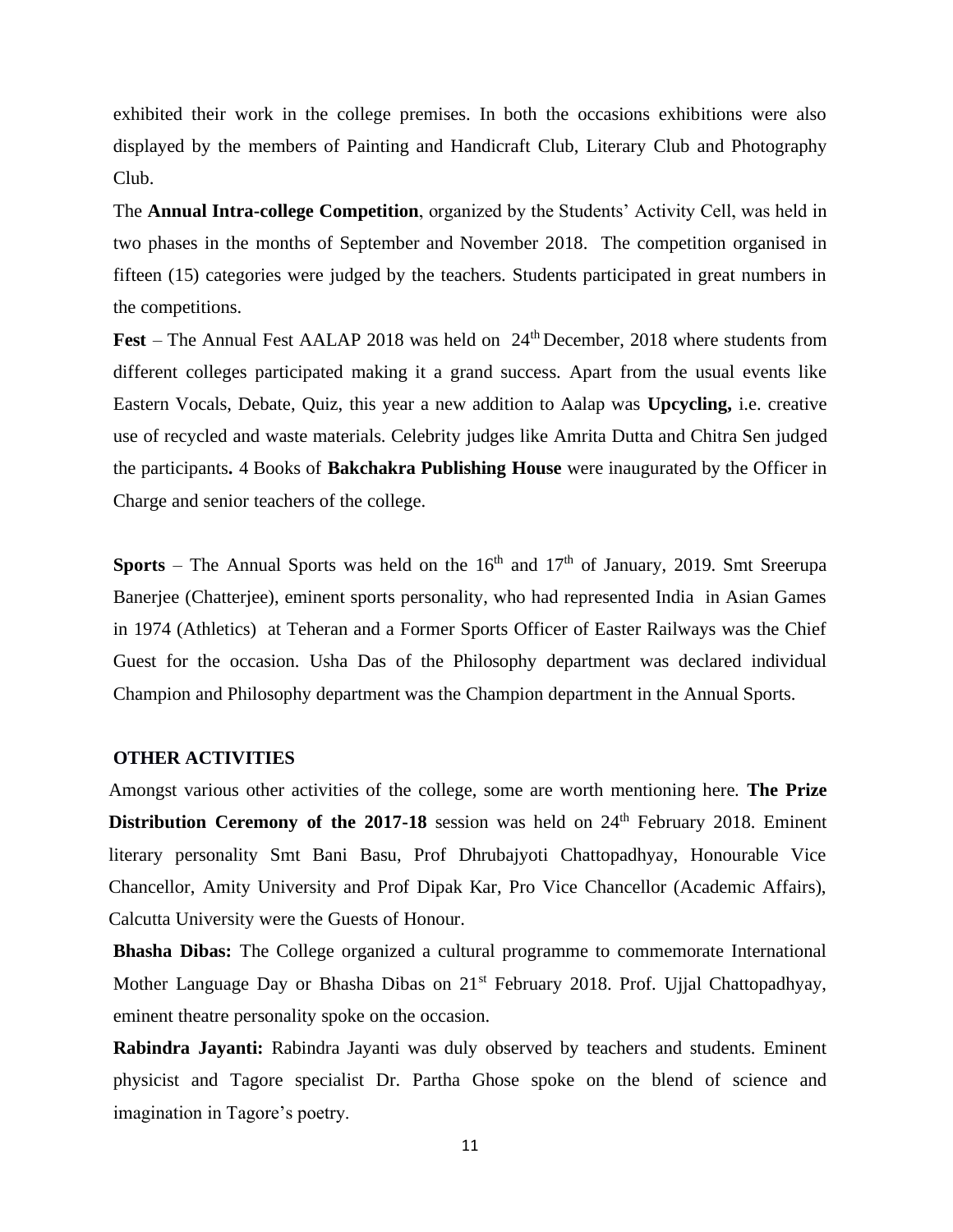**Bethune Day –** Bethune Day and Banamahotsay was celebrated on 11<sup>th</sup> August, 2018 with a grand cultural programme. **Smt Anita Agnihotri,** IAS and Eminent Literary Personality, delivered the Bethune Day Lecture and Smt Tapati Sinha, alumna of Bethune College and Founder Member of Sarada Kalyan Bhandar, a philanthropic institution was felicitated on the occasion. An Exhibition on the theme 'Water: Creation, Crisis and Conservation' was also organised by the students in association with the Students' Activity Cell, Bethune College. Students and teachers of the college paid homage to John Elliot Drinkwater Bethune's statue at the Bethune school premises and the plaque at the college premises. On his death anniversary, which was the very next day, a representative section of the students accompanied by teachers visited Bethune's tomb and paid their respect to the great visionary.

# **TEACHERS**

Bethune College is proud of its dedicated and erudite team of teachers. Research being one of the priorities of the Institution, the faculty is engaged in a process of continuous research activities by participating in National and International Seminars and Workshops and by conducting research projects. Further, the teachers also act as Resource persons in seminars, workshops, etc. conducted by other colleges/universities. They also regularly attend Orientation Programmes, Refresher Courses and Summer Schools conducted by the various Academic Staff Colleges as part of Faculty Improvement Programme.

Our teachers also travelled within the country and abroad to present papers as invited speakers. Among many others who presented papers in **international conferences, seminars and symposia**, noteworthy are Dr Adrita Chakraborty, Dr. Samata Biswas, Smt Mandira Mitra, Dr. Satarupa Bandyopadhyay, Dr. Debadeepa Bandyopadhyay, Dr. Sharmishtha Niyogi and Dr Anindita Dutta. Dr. Nilanjana Bagchi and Dr. Samata Biswas were invited as **resource persons** in various conferences and seminars.

Several teachers of the college participated in the UGC –CPE sponsored National Workshop on Soft Skill Development and Innovative Teaching Methods organized by the Internal Quality Assessment Cell, Scottish Church College, Kolkata on 23rd and 24<sup>th</sup>March 2018.

The teachers of this college, untiring in their dedication to their students, simultaneously upgrade their knowledge through research and publications. Several teachers are enrolled as PhD scholars in various universities. **Doctoral degrees** were received by Smt. Debadeepa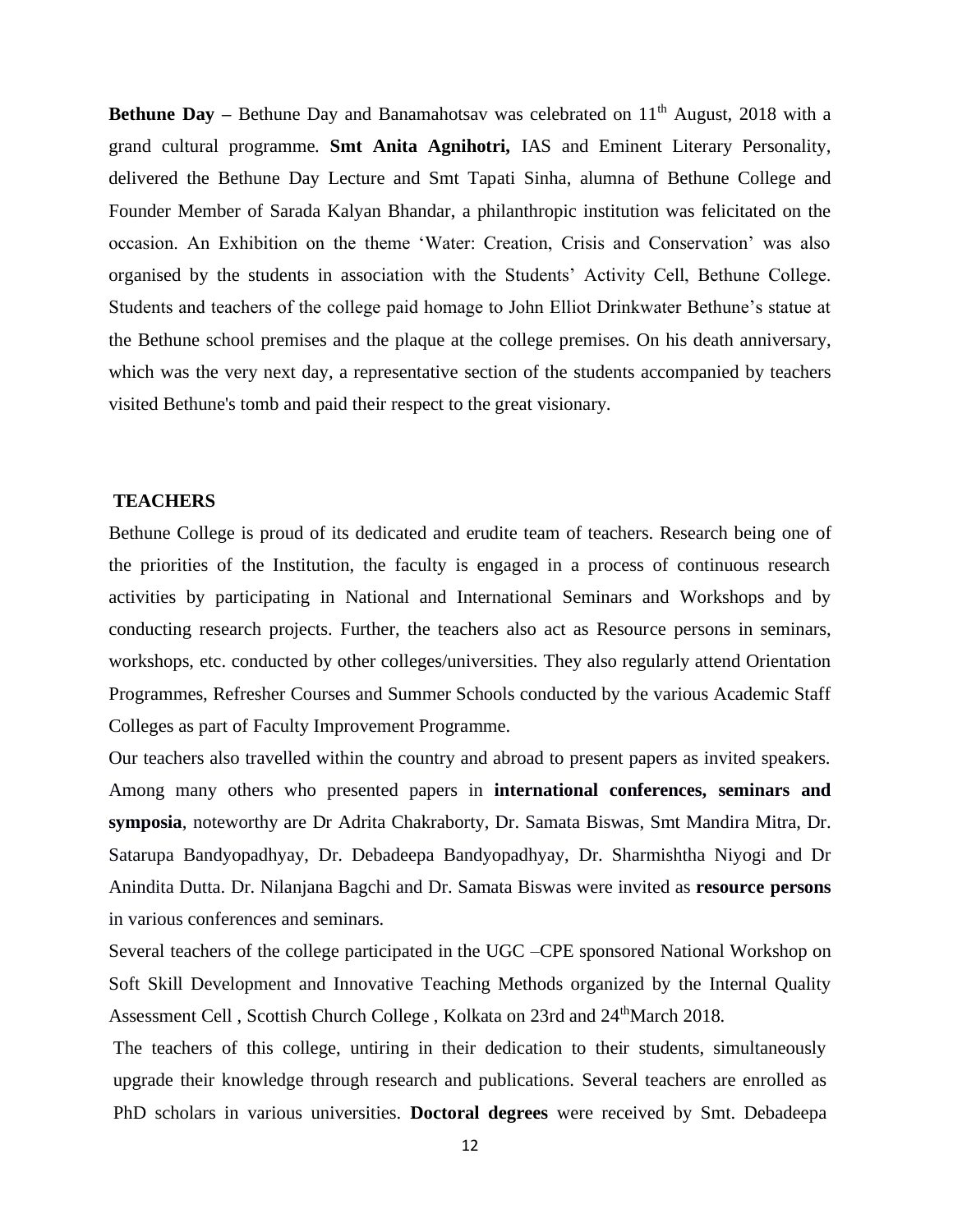Banerjee of the Department of Psychology, Smt Anwesha Khan of the Department of Bengali and Smt. Ishani Chowdhury of History department.

Work is in progress on **UGC-Sponsored Minor and Major Research** projects in the different departments of the college. Among ongoing projects, noteworthy is the project titled : Study of Some Transition Metal Complexes with New Pincer Ligands : Synthesis Characterizationand Reactivity sponsored by West Bengal Department of Higher Education Science & Technology and Biotechnology (Sci &Tech) by Dr. Paramita Majumdar of Chemistry Department

Our teachers are also actively **involved in the examinations conducted by the University of Calcutta**. They act as Head Examiners, Examiners and Scrutineers of the examinations all round the year successfully completing their designated duties. This year our teachers were also involved in the online uploading of marks of Internal, Tutorial and Final examinations of Calcutta University as per instructions received from the University.

Teachers from various departments published research articles in celebrated national and international journals and books. Dr. Sourav Ganguly, Dr. Rakhi Paul, Dr. Gopa Bhaumik, Dr.Maitri Ghosh, Dr. Dipyaman Pal, have international publications during this session. Smt Tanwi Mukhopadhyay published an edited volume 'Nirbachito Golpo: Arun Kumar Mukhopadhyay' and Dr Anindita Datta co-authored a book titled 'Sarirer Sakkhatkar' (published by Gangchil).

During this session, six (6) teachers were promoted to the next stage through **Career Advancement Scheme**. Among them, three teachers were promoted to Associate Professorship and three were promoted to the second stage of Assistant Professor. The applications for promotion of some other teachers are also being processed by the CAS Committee.

Not only the present teachers and students, but our former teachers and ex-Bethunites are also actively involved with the institution. The **Alumni Association** of Bethune College, Sammilani, will complete 100 years of its establishment in the session 2020-21. The Mrinalini Emmerson Memorial Lecture organized by *Sammilani* was delivered by Professor Sabujkali Sen, the then Vice Chancellor of Visvabharati University on 4.9.2018. To orient the current students about the rich heritage of the college, members of the Alumni Association of Bethune College, *Sammilani* also meet the first year students for an interactive session.

The alumni association organized '**Anandamela**', the annual fete on 08.9.2018. Yesterday, that is, 29th of January 2019, the Alumni Association organized its **Annual Reunion.** The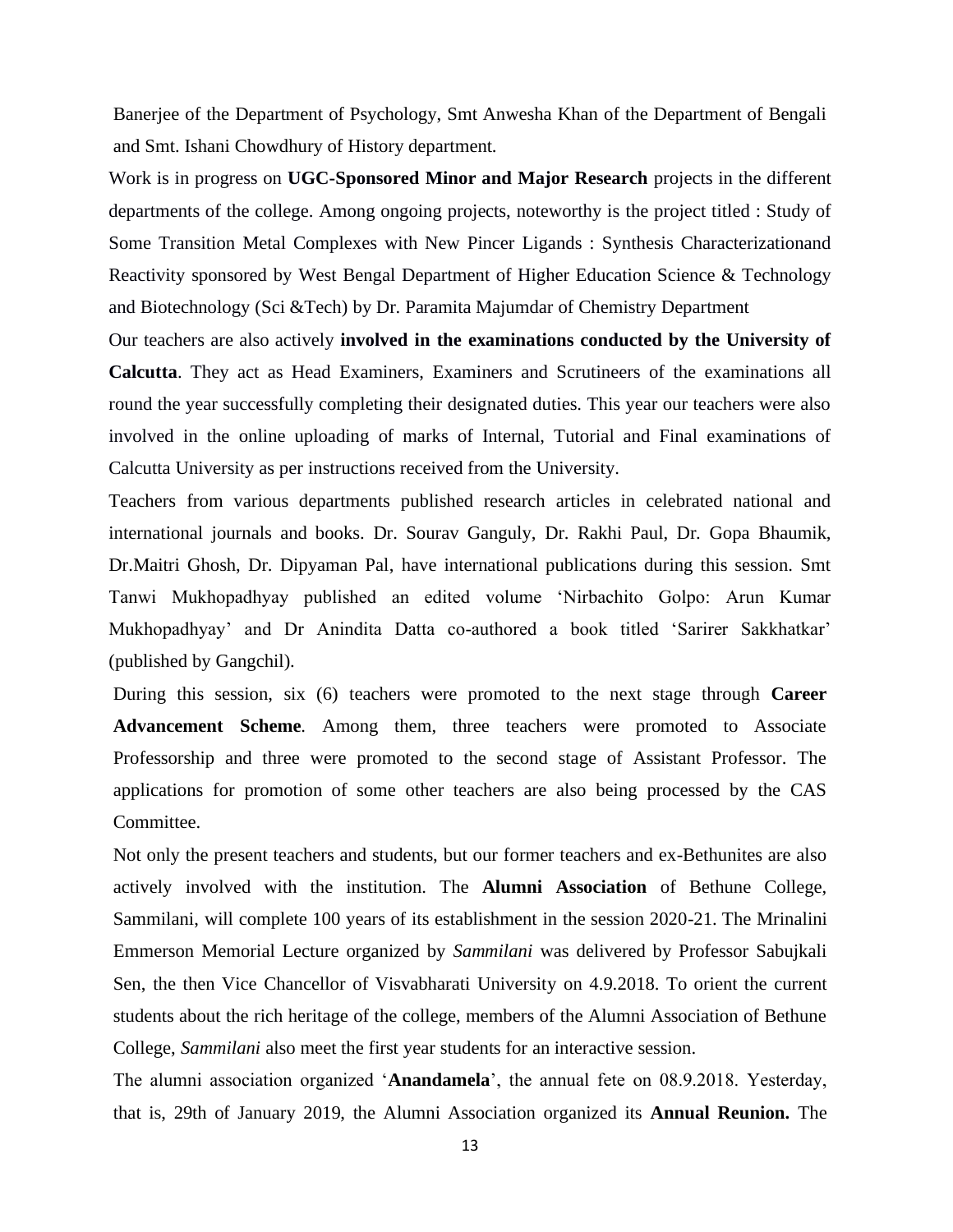Alumni Association and the college work in a synergetic manner for the enrichment and advancement of the students.

The College maintains two **Endowment Funds** created by the financial donation from the families of two alumnae. Jyotsnamoyee Dey Endowment Fund supports one full time Professor, three part time Professors and two Fellows in Mathematics and one Fellow in Computer Science for full time teaching. Tarak Sudha Endowment Fund supports three Fellows in Computer Science department for full time teaching.

At the administrative level, **the non-teaching staff members** render devoted service to meet the challenges of new technology. They have implemented all changes in the financial software IFMS. The Students' Section provides efficient support in the digital processing of registration, examination and review related activities along with the various **sub**-**committees and teachers**. The **implementation of all Government orders** has been made possible with the help and

cooperation of the Office and relevant sub committees like **Income Tax, Pay Fixation and** 

**Arrear Committees**. We are happy to put on record that the culture of college corporate life is appreciated by all.

In keeping with the service rules, there have been routine transfers from the college and several teachers as well as non-teaching staff have joined the college on transfer.

#### **Infrastructural support**

With a futuristic view of nurturing quality students, Bethune College provides the best possible infrastructural support to our stakeholders. We are very thankful to the Honourable MIC for sparing his valuable time to inaugurate the newly created infrastructural facilities in the college, namely,

- 1. The Nivedita Prayer Hall constructed in commemoration of the yearlong celebrations of 150<sup>th</sup> year of Sister Nivedita.
- 2. The first Girls' Common Room and lift of the College
- 3. The Bethune College auditorium
- 4. Light weight vertical extension of Kadambini Bhawan with all state of the art modern amenities. Funded completely by the Govt of West Bengal, this new structure will accommodate classrooms for new courses, namely Sociology and Food and Nutrition at the undergraduate level in accordance with NAAC Peer Team's recommendations in 2015. It is our great pleasure to inform everyone that we have received approval from the Government of West Bengal and we await the approval from the University of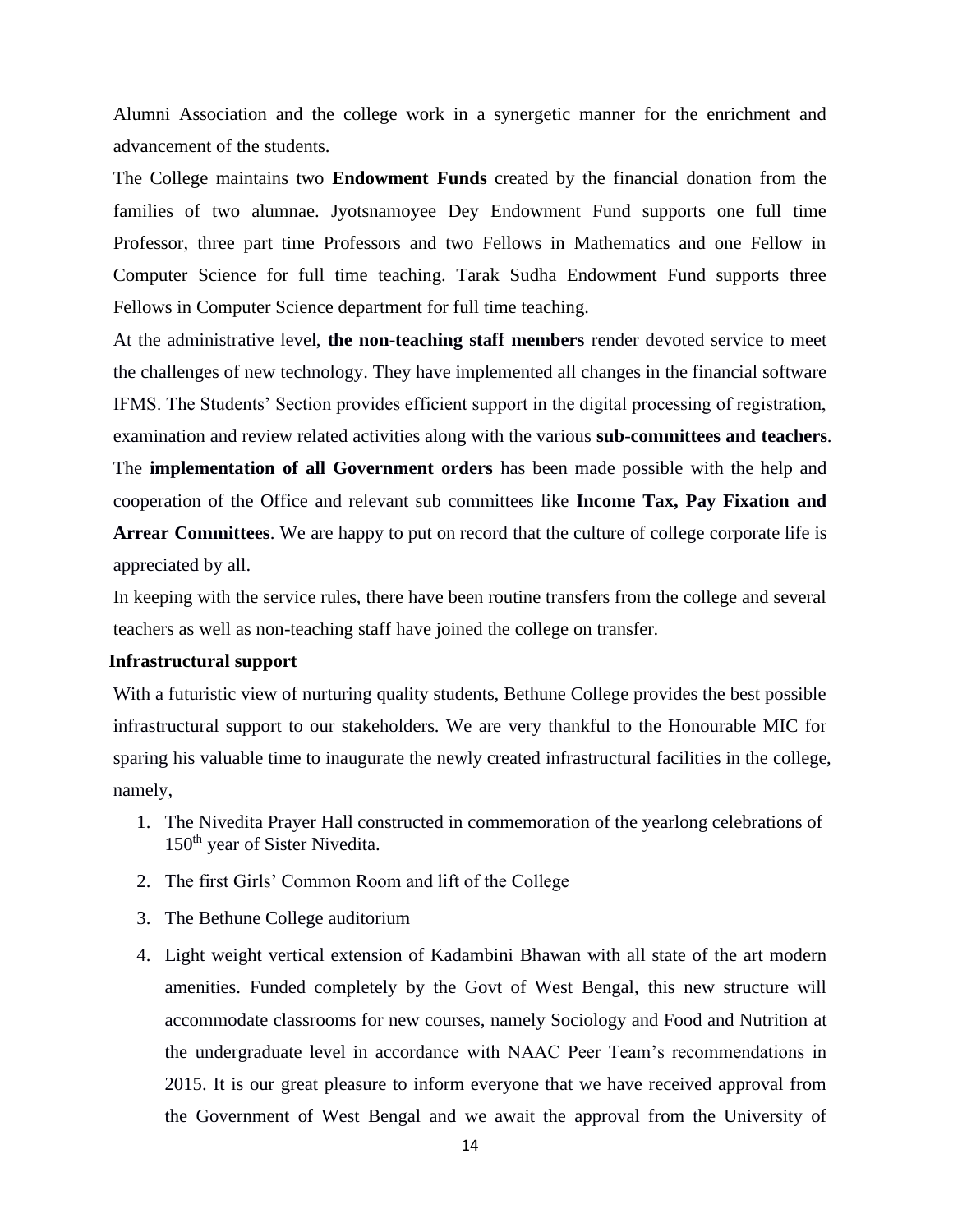Calcutta for creation of required number of posts.

We are extremely grateful to the Govt of WB for addressing the age old demand of the students and also as recommended by the NAAC for the construction of a new hostel at Karunamayee, Salt Lake. We happy inform the MIC that it is nearly completed and PWD has assured that girls can be admitted in the ensuing session. The college has been able to resolve the long standing problem of water scarcity with the full support of KMC to increase the ferrule size.

With the support from **DST FIST** programme, the sponsored departments namely Botany, Zoology, Psychology, Mathematics, Physics and Computer Science and Multi-facility Centre for Science were enriched with the developed infrastructure, which is reflected in research progress as well as enhanced teaching efficacy. Construction of three smart classrooms in Kadambini Bhawan, purchase of books and annual maintenance of all instruments purchased under DST-Fist was enabled by the grant.

**Multi Facility Centres for Arts and Science** were set up to facilitate higher studies and research activities among students. The **Multi-facility Centre for Science** incorporates cutting edge instrumental facilities for research both at doctoral and post-graduate levels in bioscience. This DST-FIST sponsored centre is equipped with modern sophisticated instruments. Research work related to Nano Biotechnology conducted here has been recognized through publication and funding.

The college utilized the full amount of the first instalment of **RUSA grant** for creation of new facilities, renovation and upgradation, and procurement of new equipments/facilities. From the second instalment, the state of the art Seminar Room has been completed. For the third phase of allotment, the college plans to utilize it for Creation of New facilities in the form of a single storied building with three storied foundation for extension of Chandramukhi Bhawan. The college will scheme to close the RUSA Phase III as soon as PWD completes the archive cum library building with the remaining 54 lakhs of RUSA grant. I request the PWD Executive Engineers to kindly speed up the process.

# **College Publications**:

The annual function gives us the opportunity to formally release our college publications. The fifth volume of the peer reviewed journal of the college, HERITAGE, that publishes scholarly articles will be formally released today. The college magazine, *Adiganta*, celebrating seventy